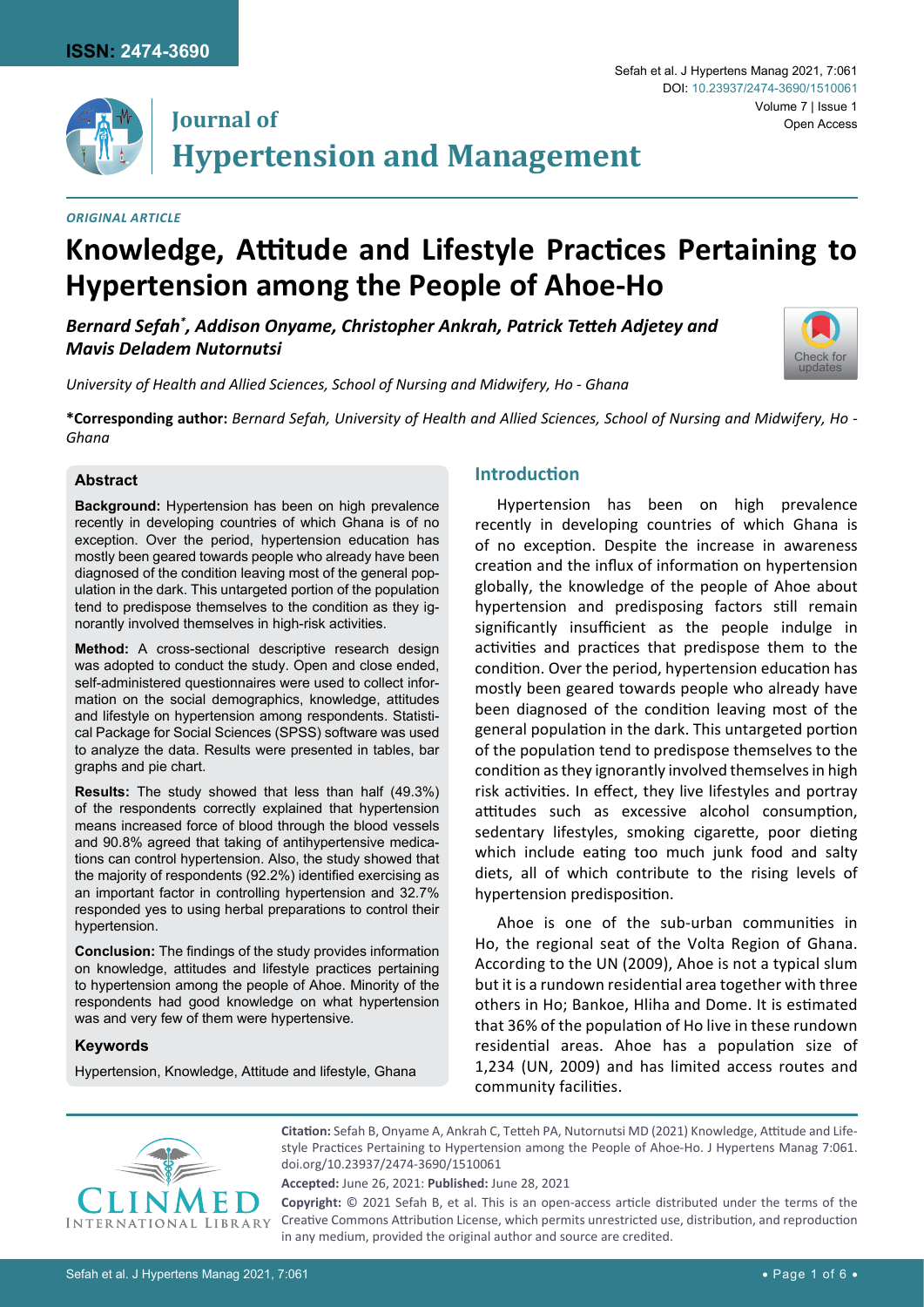The purpose of this study was to examine the knowledge of the people on hypertension with the aim of assessing their attitude and certain lifestyle practices that predispose them to hypertension and/or worsen their condition in known hypertensives, leading them to other complications.

#### **Methods**

The research design chosen for this study was a crosssectional design. To be considered for this study, the potential participant must be an adult who is 18 years or above and have been a resident of Ahoe for not less than three months. A sample size of 302 participants were chosen out of the Population of Ahoe in Ho. Approval was sought from the Institute of Health Research (IHR), University of Health and Allied Sciences, Ho. A formal permission was secured from opinion leaders of the Ho-Ahoe Community prior to the commencement of the study. The purpose and objectives of the study were clearly explained to each respondent. A voluntary consent to participate in the study was acquired from each respondent.

Data was collected using a stratified random sampling. Out of two strata, respondents were sampled out conveniently until the needed sample size was achieved. A research questionnaire was used to receive feedback from the respondents to this study. The data collected was organized in Excel spreadsheets and analyzed using Statistical Package for the Social Sciences (SPSS) version 22.0 for Windows.

### **Results**

#### **Socio-demographic characteristics**

More than half (55.4%) of the respondents were females. The mean age with standard deviation of the respondents was  $34.09 \pm 13.97$  and majority (53.7%) of the respondents were aged between 20 to 29 years. The study showed that majority (96.9%) were educated, 47.6% of the respondents had attained secondary school education, 27.6% had attained tertiary education whilst 21.8% had attained basic education. A greater proportion (96.6%) of the respondents formed Christianity religion, 2.7% were of the Islamic religion and 0.7% were also of the traditionalist religion.

## **Knowledge on hypertension, complications and prevention**

49% of the respondents said hypertension means increased force of blood through the blood vessels and most of them; 89.8%, 84.0%, 56.5% and 82.3% said hypertension causes stroke, heart attack, diabetes and heart failure respectively. More than half (54.1%) knew hypertension as a lifelong disease with majority indicating that hypertension can be controlled through the taking of antihypertensive medications (90.8%), exercising (92.2%), having less stress (85.0%) and

<span id="page-1-0"></span>**Table 1:** Hypertension status of the respondents.

| <b>Parameter</b>                        | <b>Frequency</b> | Percentage |  |
|-----------------------------------------|------------------|------------|--|
| Total                                   | 294              | 100.0      |  |
| Known hypertensive                      |                  |            |  |
| No                                      | 239              | 81.3       |  |
| Yes                                     | 55               | 18.7       |  |
| When diagnosed                          |                  |            |  |
| More than a month                       | 6                | 10.9       |  |
| Less than a year                        | 8                | 14.5       |  |
| More than a year                        | 41               | 74.5       |  |
| On medication                           |                  |            |  |
| No                                      | 10               | 18.2       |  |
| Yes                                     | 45               | 81.8       |  |
| <b>Taking medication</b>                |                  |            |  |
| No                                      | 16               | 35.6       |  |
| Yes                                     | 29               | 64.4       |  |
| Not taking medication                   |                  |            |  |
| I cannot afford                         | 6                | 37.5       |  |
| They are bitter                         | 3                | 18.8       |  |
| I am tired of taking them               | $\overline{7}$   | 43.7       |  |
| Last time of checking blood<br>pressure |                  |            |  |
| Less than a month                       | 17               | 30.9       |  |
| Less than a year                        | 15               | 27.3       |  |
| I don't remember                        | 23               | 41.8       |  |

avoiding smoking (92.2%).

#### **Risk factors for hypertension**

Also, 77.2%, 81.6%, 81.3%, 74.5% and 53.1% reported that excessive weight gain, excessive intake of alcohol, excessive smoking, excessive salt intake and ageing were risk factors of hypertension.

#### **Hypertension status**

Highly below half (18.7%) of the respondents were known hypertensives. Out of these, 81.1% of them were on antihypertensive drugs but only 64.4% were taking them. Among the 35.6% who do not take the antihypertensive drugs, 43.7% gave reasons of being tired of taking the drugs. 41.8% of the known hypertensives cannot remember the last time they checked their blood pressure. [Table 1](#page-1-0) and [Figure 1](#page-2-0) summarize the hypertensive status of the respondents.

#### **Treatment choice**

67.3% of the respondents do not take herbal medicine and about 44.4% of the total respondents who took herbal medicines took it since the time they were diagnosed. Also, 55.6% took herbal medication together with prescribed drugs with less than half (38.9%) informing their doctors about their intake of herbal medications during their visits to health care facilities. Moreover, 66.7% of those who took herbal medicines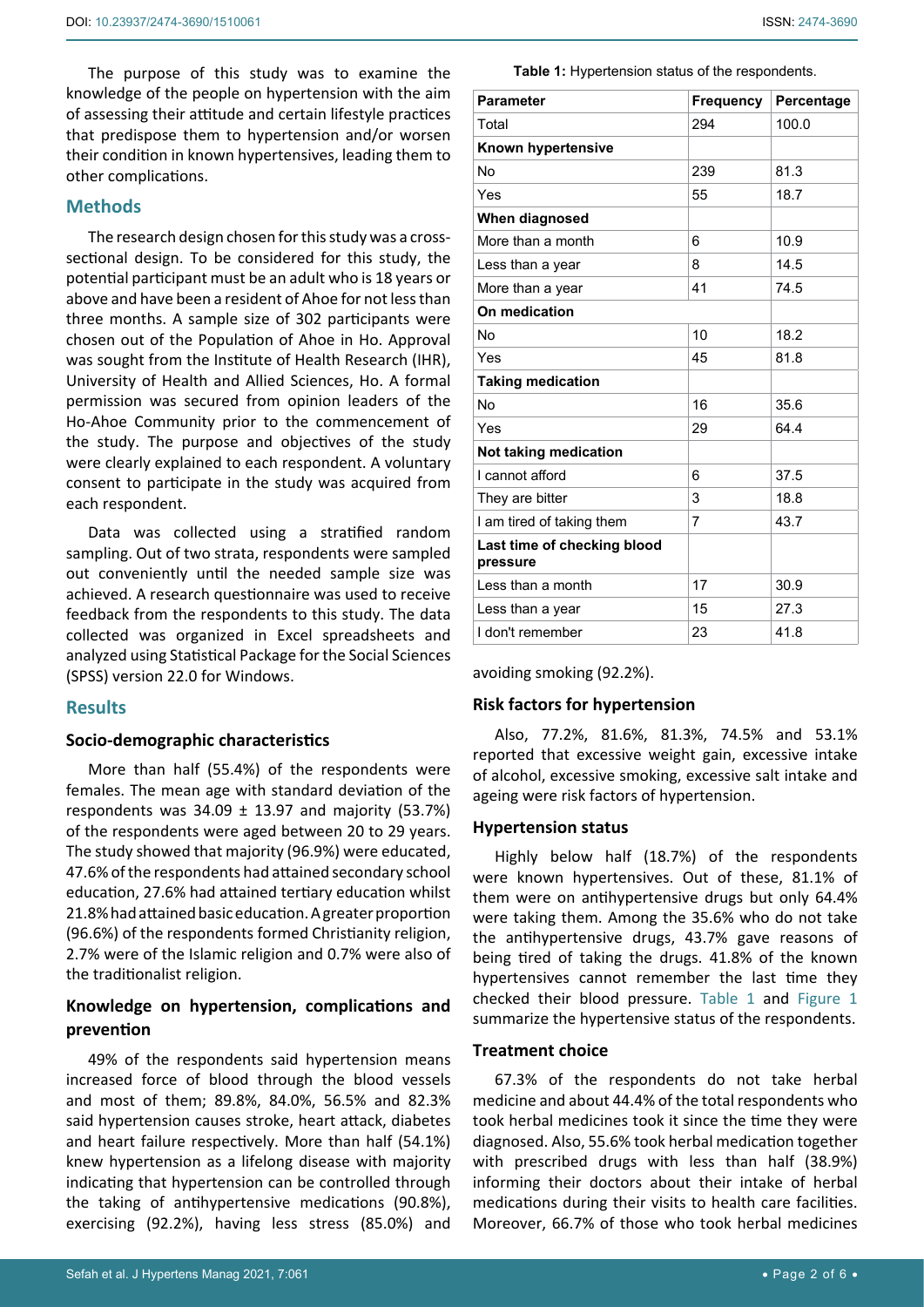<span id="page-2-0"></span>

| able 2. Heathleft choice of respondents.                          |                  |            |  |  |
|-------------------------------------------------------------------|------------------|------------|--|--|
| <b>Parameter</b>                                                  | <b>Frequency</b> | Percentage |  |  |
| Total                                                             | 55               | 100.0      |  |  |
| <b>Take herbal preparations</b>                                   |                  |            |  |  |
| No                                                                | 37               | 67.3       |  |  |
| Yes                                                               | 18               | 32.7       |  |  |
| Duration of taking herbal<br>preparation                          |                  |            |  |  |
| About a month ago                                                 | 5                | 27.8       |  |  |
| Since I was diagnosed                                             | 8                | 44.4       |  |  |
| About a year ago                                                  | 5                | 27.8       |  |  |
| <b>Take herbal medication</b><br>together with prescribed drugs   |                  |            |  |  |
| <b>No</b>                                                         | 8                | 44.4       |  |  |
| Yes                                                               | 10               | 55.6       |  |  |
| Informed doctor about herbal<br>preparation usage                 |                  |            |  |  |
| No                                                                | 11               | 61.1       |  |  |
| Yes                                                               | 7                | 38.9       |  |  |
| Improvement on hypertension since taking of herbal<br>preparation |                  |            |  |  |
| Yes, significant improvement                                      | 12               | 66.7       |  |  |
| Yes, fair improvement                                             | 5                | 27.8       |  |  |
| None at all                                                       | 1                | 5.6        |  |  |
| Seek cure for hypertension<br>through prayer camp                 |                  |            |  |  |
| No                                                                | 290              | 98.6       |  |  |
| Yes                                                               | 4                | 1.4        |  |  |
| Outcome of seeking cure of<br>hypertension from prayer<br>camp    |                  |            |  |  |
| I was cured                                                       | 1                | 25.0       |  |  |
| Nothing changed                                                   | 3                | 75.0       |  |  |

<span id="page-2-1"></span>

| <b>Table 2:</b> Treatment choice of respondents. |  |
|--------------------------------------------------|--|
|--------------------------------------------------|--|

reported significant improvement in their conditions and 75.0% sought for cure from prayer camps but did not get improvement [\(Table 2](#page-2-1)).

#### **Attitudes and lifestyle towards hypertension**

Majority (92.2%) of the respondents indicated that lifestyle changes can prevent hypertension with 94.9% ready to change their lifestyle to prevent hypertension. Only 3.7% were smokers out of which 54.5% last smoked less than a year. 61.6% do not drink alcohol whilst more than half (69.7%) do exercise [\(Table 3\)](#page-3-0).

#### **Discussion**

#### **Socio-demographic characteristics**

The respondents in this study have similar characteristic with other studies in terms of gender, age, educational level and religion [[1](#page-5-0)]. The study revealed that 55.4% of the respondents were females, indicating a possibility of higher incidence of hypertension among females. This is in consonance with Hage, Mansur, Xing, & Oparil when they posited that the prevalence and severity of hypertension rises particularly in women due to menopause, contraceptive use and pregnancy [\[1\]](#page-5-0). Also, a greater proportion (96.6%) of the respondents were Christians implying that most of the people may have belief in spiritual healing and are most likely to go to prayer camps to seek cure for hypertension. Segbefia, Oware-Gyekye and Akpalu espoused that some patients went to prayer camps to pray whilst others spent time in church praying as they believed that only God could heal them[[2](#page-5-1)].

A greater proportion of the respondents to this study were aged between 20-29 (53.7%). This may imply that young adults are more dominant in the population and may contribute to more incidences of hypertension within the population later in life if they do not adhere to hypertension preventive measures. In a similar study, it was agreed that hypertension among young people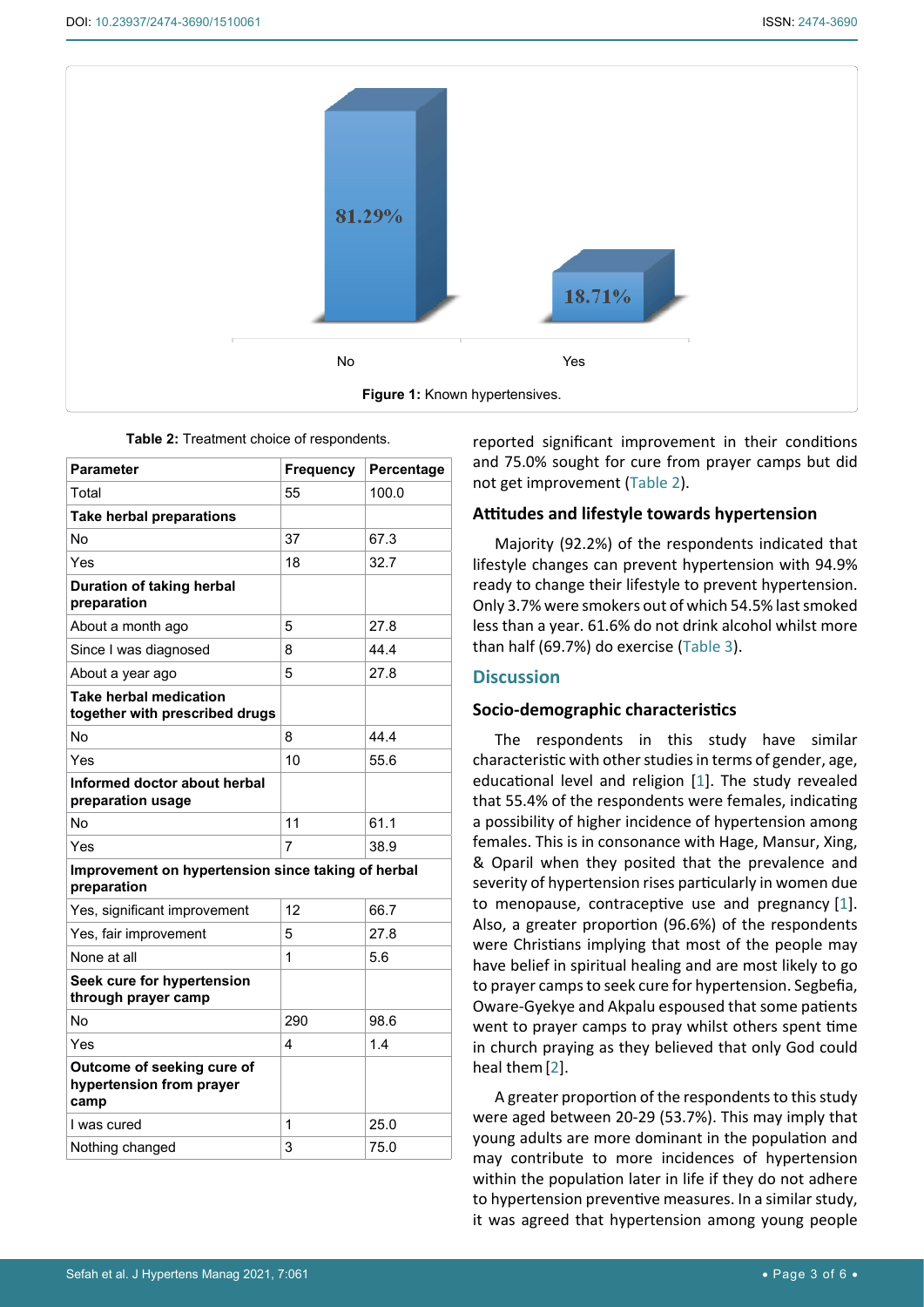<span id="page-3-0"></span>

|  |  | Table 3: Lifestyle and hypertension. |
|--|--|--------------------------------------|
|--|--|--------------------------------------|

| <b>Parameter</b>                                       |     | Frequency | Percent (%) |
|--------------------------------------------------------|-----|-----------|-------------|
| Lifestyle changes prevent hypertension                 | No  | 23        | 100.0%      |
|                                                        | Yes | 271       | 100.0%      |
| Healthy lifestyle is important in preventing illnesses | No  | 6         | 100.0%      |
|                                                        | Yes | 288       | 100.0%      |
| Change lifestyle if needed to prevent hypertension     | No  | 15        | 100.0%      |
|                                                        | Yes | 279       | 100.0%      |

is common, and that it affects 1 in 8 young adults aged between 20 and 40 years, with a higher possibility of increase due to lifestyle behaviors and lowering of hypertension diagnostic thresholds [\[3\]](#page-5-8). Also, though more prevalent in older people, an increasing incidence of hypertension in younger adults is being observed [[4](#page-5-9)]. This study also revealed that 96.8% of the respondents had obtained some level of education which will translate into good knowledge of hypertension and its preventive activities. Education may be considered the best predictor of global cardiovascular risk in hypertensives and thus, has to be evaluated in the strategies of hypertension and cardiovascular risk management [[5](#page-5-10)].

#### **Knowledge on hypertension**

The study showed that less than half (49.3%) of the respondents correctly explained that hypertension means increased force of blood through blood vessels. It implies majority of the people are not knowledgeable about hypertension and they are at risk of developing hypertension without recognition. This finding disagrees with Anowie and Darkwa who stated that more than half of the respondents (63.8%) correctly explained that hypertension occurred when one's blood pressure moved higher than normal [\[6\]](#page-5-11). Majority (89.8%) identified stroke as a complication of hypertension which can possibly translate into efforts to lower blood pressure to avoid this possible complication. Dickinson stated that strokes are strongly associated with hypertension because hypertension is also strongly associated with atheromatous deposits blocking or narrowing brain arteries[[7](#page-5-12)].

In this same study, 56.5% responded that there is a relationship between diabetes and hypertension which agrees to Ferrannini & Cushman stating that high blood pressure is reported in over two-thirds of patients with type 2 diabetes [[8](#page-5-13)]. 54.1% knew hypertension as a lifelong disease and also showed that hypertension can be prevented through taking of antihypertensive medications, exercising, losing of excessive weight, having less stress, avoiding smoking, changing of unhealthy diet to healthy diet and reducing alcohol intake. A similar study reported that 56% of the respondents knew the benefit of stress reduction as Non-Medical Management (NMM) of hypertension [[9\]](#page-5-3).

Moreover, 81.6% of the respondents recorded excessive intake of alcohol as a risk factor for developing hypertension. Another study reported a positive relationship between alcohol consumption and the odds of a high blood pressure [[10\]](#page-5-2). Also, 74.5% mentioned excessive salt intake. Other studies revealed that stress, high salt intake, high intake of alcohol and smoking were precipitating factors for hypertension[\[9\]](#page-5-3).

#### **Attitudes and hypertension**

From the study, 90.8% of respondents agreed that taking of antihypertensive medications can control hypertension. This implies that the population is aware of the benefits of antihypertensives in controlling increased blood pressure, hence will be more willing to take their medications. To control Blood Pressure, adherence with antihypertensive medications as prescribed is essential [\[11](#page-5-4)]. Adherence is defined as the extent to which a person's behaviors (taking medication, following a diet, and/or executing lifestyle changes) corresponds with agreed recommendations from a health care provider [\[12](#page-5-5)].

Findings from the study showed that 85.4% of respondents admit that changing unhealthy diet to healthy diet has a high benefit of controlling hypertension. Dietary Approaches to Stop Hypertension (DASH) eating plan is widely known as an effective diet which was recommended for hypertensive patients to adopt in order to control blood pressure. DASH eating plan is a diet rich in fruits, vegetables, and low-fat dairy products with a reduced content of dietary cholesterol as well as saturated and total fat (modification of whole diet). It is rich in potassium and calcium content [[13\]](#page-5-6).

85% of respondents were of the view that less stress is vital in controlling hypertension. Similar finding revealed that 56% of the respondents knew the benefit of stress reduction as a Non-Medical Management (NMM) of hypertension [\[9\]](#page-5-3). 86.7% responded that reduction in alcohol intake is a vital decision in controlling hypertension. In another study, it was indicated that the initial direct effect of alcohol in humans is vasodilation, with secondary stimulation of the sympathetic nervous system and vasoconstriction [[14\]](#page-5-7). Furthermore, 53.1% indicated that ageing is a risk factor for hypertension. This suggests that the population knows that their aged are at a high risk of developing hypertension hence are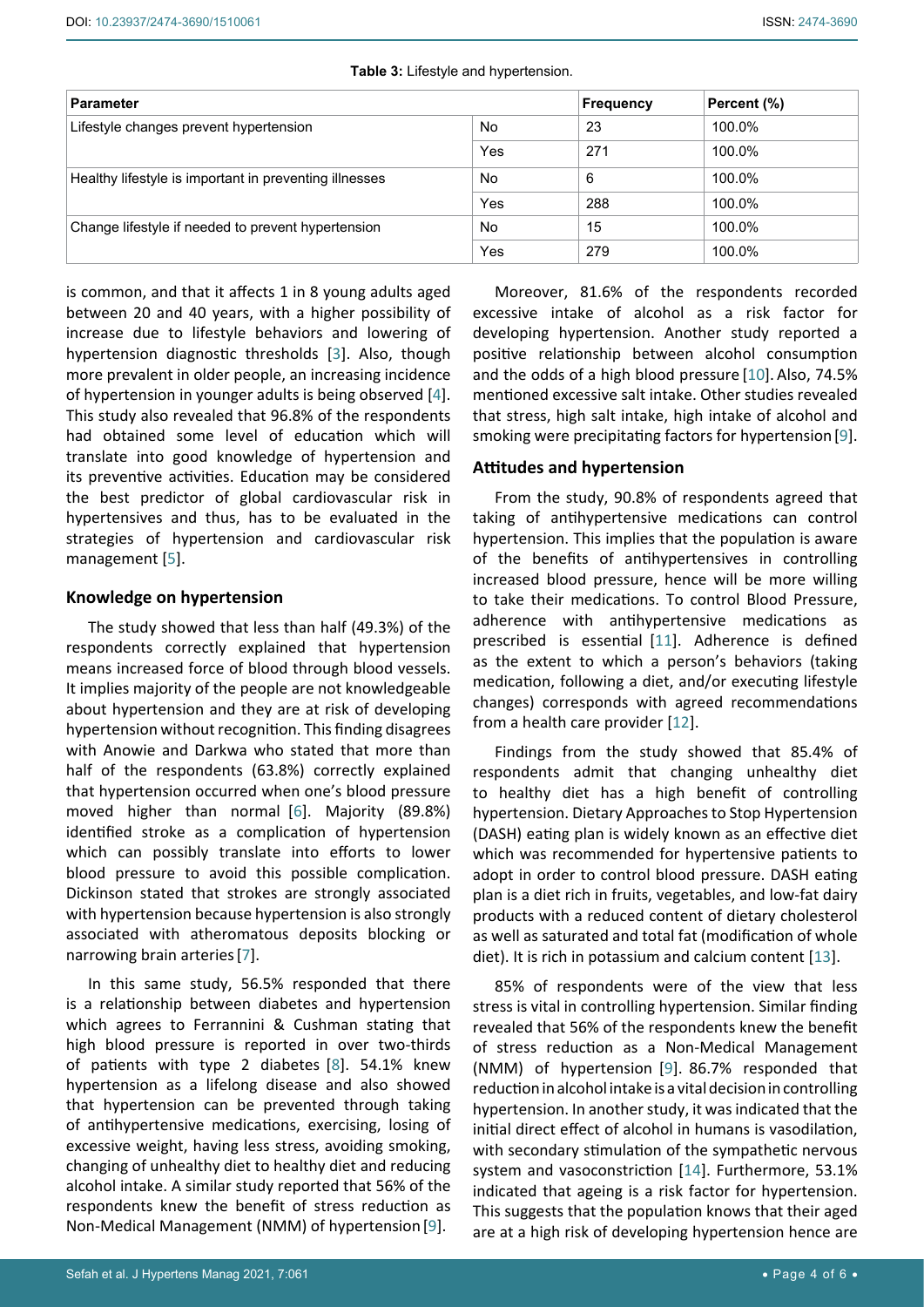likely to put in place preventive measures and regular checkups for the aged within the population. This agrees to another finding that espoused that the prevalence of definite hypertension increase with age and that the risk is is two to three times higher in the elderly [[15\]](#page-5-18).

#### **Hypertensive status**

The study showed that only few (18.7%) were known hypertensives. This implies that most people are not hypertensive and that hypertensives form a small proportion of the entire population. With the appropriate preventive measures, its prevalence can be reduced drastically in the community. This agrees with another study that reported that the overall prevalence of hypertension in the Ghanaian population is 13.0% [[16\]](#page-5-19).

It was also revealed that 35.6% on antihypertensives were not taking their medications. There could be life - threatening complications in such participants as indicated by Ramli, Ahmad and Paraidathathu stating that poor medication adherence was found to negatively affect blood pressure control[\[17](#page-5-20)]. Out of the hypertensive participants who are on medications but are not taking them, 37.5% are not taking them because they cannot afford. This implies that quite a fair number of people would not adhere to the treatment regimen due to financial difficulties or restrictions hence leading to uncontrolled blood pressure as indicated in a similar study stating that people from low-income families had low adherence to hypertension treatment due to unaffordability of hypertension medicines [\[18](#page-5-21)]. In addition, this finding corroborates the observed association among poor compliance, ignorance, and lack of funds for the purchase of drugs [\[19](#page-5-22)].

Also,43.7% of hypertensive participants who are on medications and not adhering to them because they are tired of taking the medications concludes that most people are at risk of becoming depressed or fed up due to the chronicity of the condition. Depression has been found to be significantly associated with noncompliance [[20\]](#page-5-23).

#### **Treatment of choice for hypertension**

32.7% of the participants responded yes to using herbal preparations to control their hypertension. This reveals the deep-rooted belief in plants' potency in hypertension control or management as equally agreed upon in another study which posited that an appreciable number of the population still use herbal medicine, indicating a belief in the healing potential of plants [\[21](#page-5-24)]. Thus, there is increased willingness in herbal preparation usage in hypertension management and further studies are required to examine the outcomes and possible side effects.

It came to light from the study that, 44.4% of the people that use herbal preparations to control hypertension, take it together with other medications

prescribed by their doctor. More than half of such people (61.1%) do not inform their doctors about their herbal preparations usage. This implicates the probability of possible drug-herb interactions which can produce fatal effects. Thus, communication between health care givers and their clients should be enhanced to eliminate this barrier. Herbal remedies are often taken in addition to prescribed drugs in hypertension control for which it is worth noting that most people do not tell their health attendants of their herbal remedies' usage [[22\]](#page-5-14).

It is seen that about 94.4% users of herbal preparations saw some level of improvements in their condition. This implies that herbal preparations play a key role as an alternative treatment for hypertension management. Complementary and alternative medicine is effective for hypertension in clinical use [\[23](#page-5-15)]. Only 1.4% of the respondents to this study responded yes to having gone to a prayer camp or spiritual center to seek for cure for their hypertension of which 25% responded to having been cured whilst the remaining 75% saw nothing changed about their condition. This implies that a larger proportion of the population do not attribute hypertension to evil spirits and spiritual forces but rather seek appropriate care and also put in measures to control the condition. This finding also brings into perspective the spiritual component of the health of the people as it also implies that people still hold on to their beliefs in a higher power or supernatural force for healing and cure from diseases such as hypertension. Some patients went to prayer camps to pray whilst others spent time in the church praying as they believed that only God could heal them[\[2\]](#page-5-1).

#### **Lifestyle and hypertension**

Almost all (98.0%) of the respondents knew about the importance of a healthy lifestyle in the prevention of hypertension with 94.0% of respondents expressing their willingness to change their lifestyle if needed to control or prevent hypertension. It can be implied that much commitment will be shown in employing healthy lifestyle activities to prevent or control hypertension agreeing with a similar finding that says ample evidence supports the beneficial effects of healthy lifestyle modifications in the prevention and management of hypertension [[24\]](#page-5-16).

3.7% of the respondents do smoke. With smoking as one major risk factor to hypertension, this finding implies that fewer people in the population are at risk of hypertension as result of smoking. It can also be said that majority of the population are living healthy lifestyles that reduces their risk and vulnerability to hypertension as smoking is a very powerful risk factor for cardiovascular diseases. This is in line with Virdis, Giannarelli, Neves, Taddei, & Ghiadoni'sassertion that smoking cessation is the single most effective lifestyle measure for the prevention of a large number of cardiovascular diseases [[25](#page-5-17)].